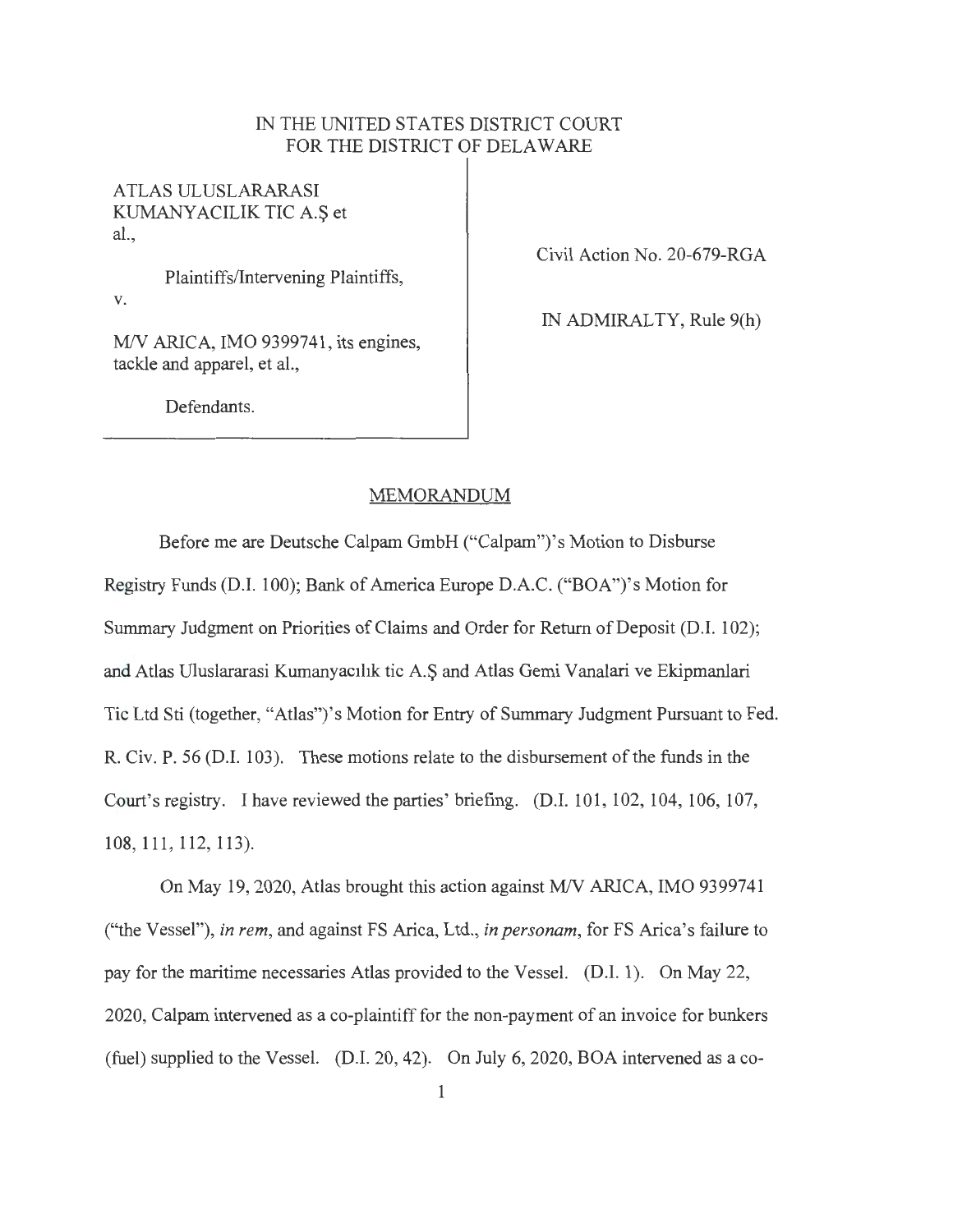plaintiff, seeking to foreclose on its Liberian preferred ship mortgage over the Vessel.  $(D.I. 56, 75).$ <sup>1</sup> I have entered default judgments for Atlas's, Calpam's, and BOA's respective claims.  $(D.I. 62, 84, 99).$ <sup>2</sup>

BOA's nominee bought the Vessel on a credit bid of \$6.5 million. (D.I. 68). In consideration of the credit bid, BOA deposited \$480,263.72 into the Court's registry to "guarantee the payment of all claims or liens on the [Vessel], if any, which shall be held by the Court to be superior to  $[BOA]$ 's claim."  $(D.I. 61)$ .<sup>3</sup> As of March 10, 2022, the Court's registry has an account balance of \$605,672.61.

Atlas and Calpam ask this Court to order the payment of their maritime liens from the Court's registry. (D.I. 101 at 7; D.I. 104 at 12). BOA asks this Court to order the return of its registry deposit. (D.I. 102 at 9). Thus, the sole issue before the Court is the priority of the parties' claims.

### **I. DISCUSSION**

There is no dispute that BOA has a valid preferred ship mortgage on the Vessel, which has priority over Atlas's and Calpam's maritime liens.<sup>4</sup> Atlas and Calpam argue,

<sup>&</sup>lt;sup>1</sup> Network Shipping Limited also intervened as a co-plaintiff. Network's claim was dismissed on January 28, 2021. (D.I. 93).

<sup>&</sup>lt;sup>2</sup> Atlas obtained a judgment of  $$100,051.59$ . (D.I. 62). Calpam obtained a judgment of \$151 ,573.85, plus interest at the rate of 10 percent per annum running from May 20, 2020, until the judgment is satisfied, along with costs. (D.I. 84). BOA obtained a judgment of \$16,198,373.58, plus interest accrued from June 29, 2020, until the judgment is satisfied, along with costs. (D.I. 99).

 $3$  BOA also deposited \$125,000 as an "earnest money deposit" through the U.S. Marshals Service. (D.I. 36, ¶ 3; D.I. 61).

<sup>&</sup>lt;sup>4</sup> Pursuant to the U.S. Ship Mortgage Act, "<sup>[T]</sup>he preferred mortgage lien, including a preferred mortgage lien on a foreign vessel whose mortgage has been guaranteed under chapter 537 of this title, has priority over all claims against the vessel (except for expenses and fees allowed by the court, costs imposed by the court, and preferred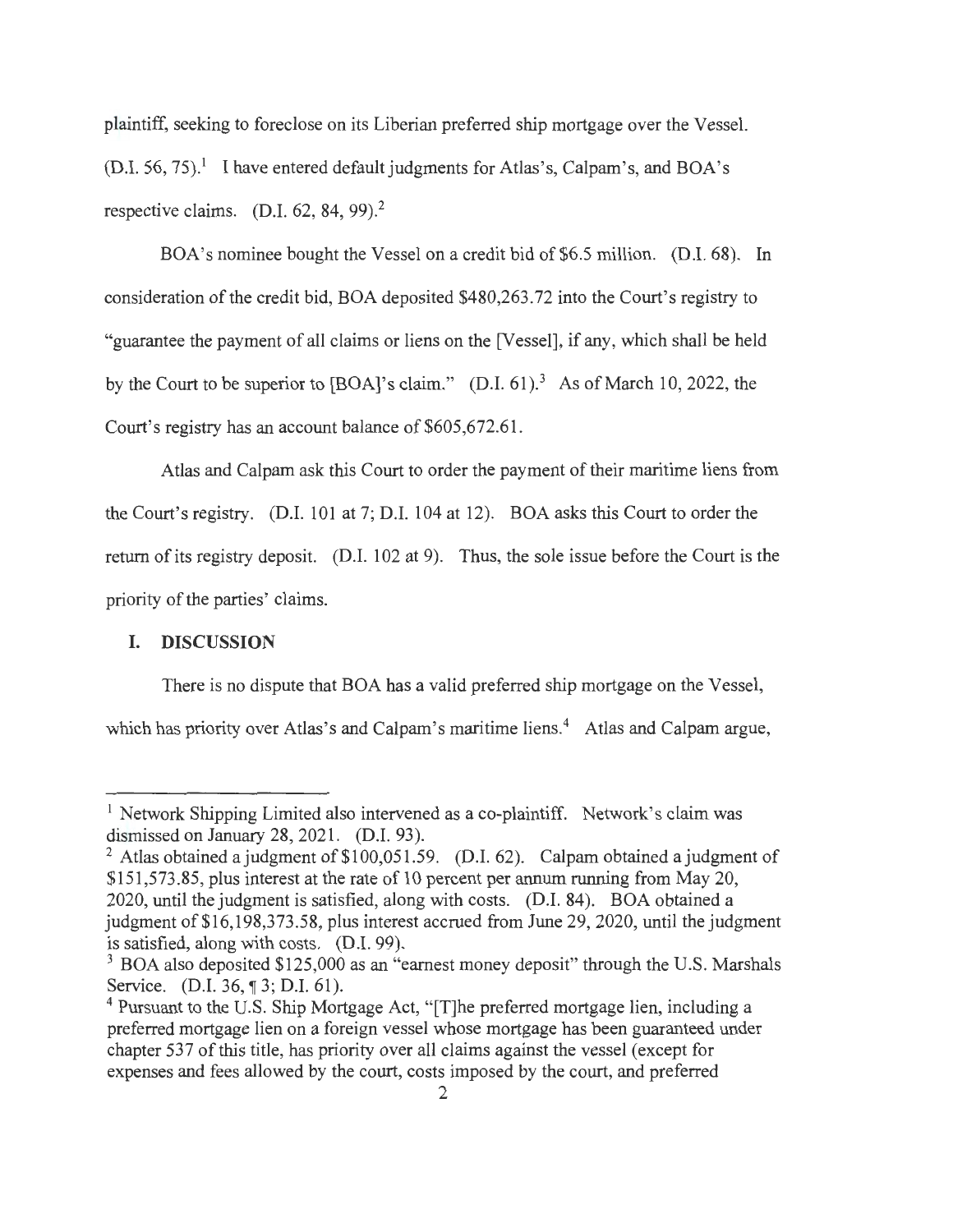however, that this Court should equitably subordinate BOA's mortgage claim. Calpam alternatively argues that the bunkers it supplied were never the vessel owner's property and thus were never subject to BOA's mortgage. I will address each argument in turn.

#### **A. Equitable Subordination**

Originally developed in bankruptcy law, the doctrine of equitable subordination permits the court, in the exercise of its equitable powers, to subordinate a superior ranking lien to a junior lien based on the inequitable conduct of the superior lien holder. *Wardley Int 'l Bank, Inc. v. Nasipit Bay Vessel,* 841 F.2d 259,263 (9th Cir. 1988). It is well-established that courts may apply the doctrine of equitable subordination in admiralty cases. *Id.*; Custom Fuel Servs., Inc. v. Lombas Indus., Inc., 805 F.2d 561, 566 (5th Cir. 1986).

To justify the equitable subordination of an otherwise valid claim, the movant must show: (1) the claimant engaged in some type of inequitable conduct; (2) the misconduct resulted in injury to the creditors of the bankrupt or conferred an unfair advantage on the claimant; and (3) equitable subordination of the claim is not inconsistent with the law. *Custom Fuel Servs.,* 805 F.2d at 566. "Three types of inequitable conduct are sufficient to warrant subordination: '(1) fraud, illegality, breach

maritime liens)." 46 U.S.C. § 31326(b)(1). The U.S. Ship Mortgage Act defines "preferred mortgage" as "a mortgage, hypothecation, or similar charge that is established as a security on a foreign vessel if the mortgage, hypothecation, or similar charge was executed under the laws of the foreign country under whose laws the ownership of the vessel is documented and has been registered under those laws in a public register at the port of registry of the vessel or at a central office."  $46$  U.S.C. § 31301(6)(B). Atlas and Calpam do not dispute that BOA followed the necessary procedures to obtain a preferred mortgage under  $\S 31301(6)$ (B).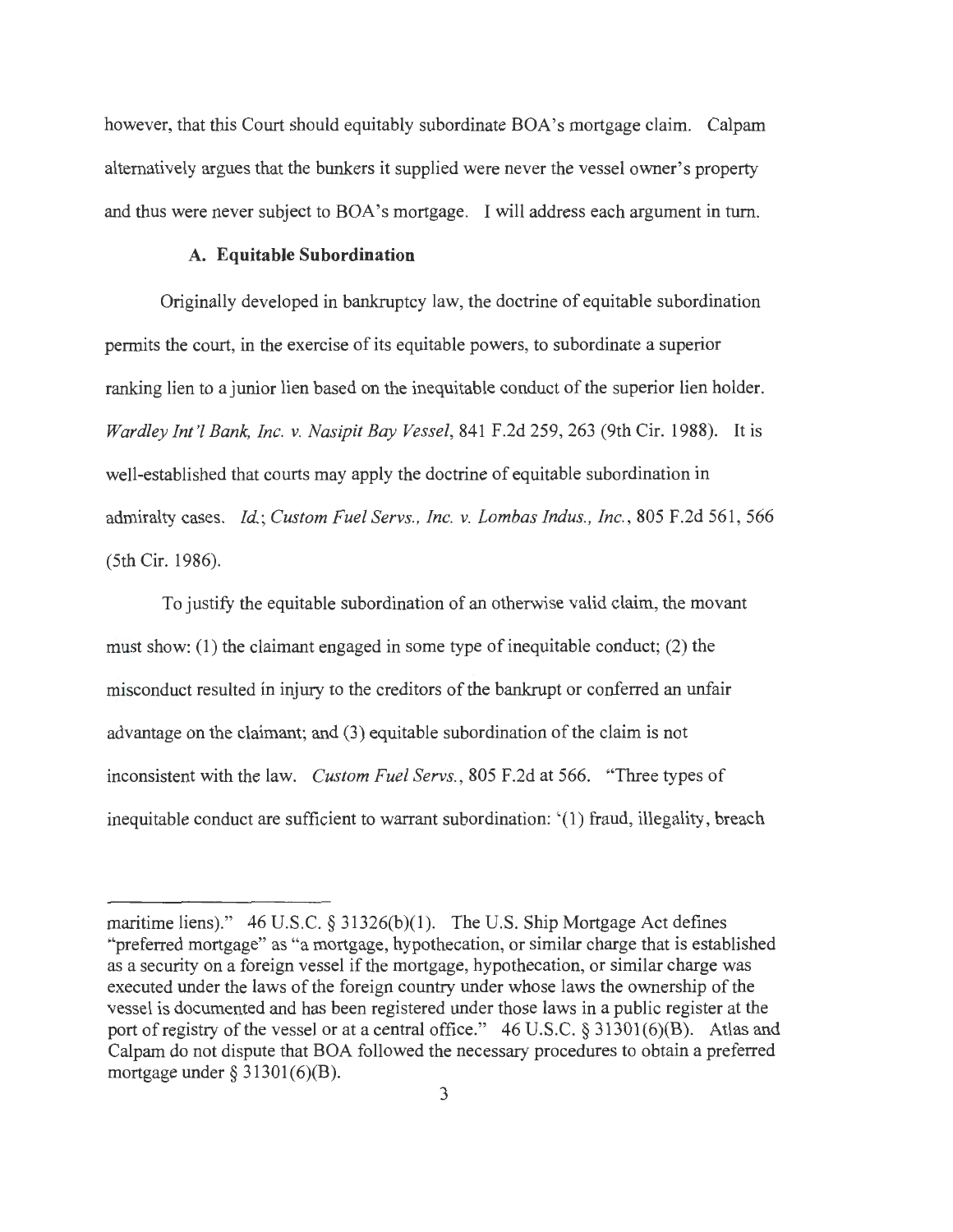of fiduciary duties; (2) undercapitalization; and (3) claimant's use of the debtor as a mere instrumentality or alter ego."' *Id.* 

As a preliminary matter, BOA argues, "The 'prerequisite' to the first prong of the [equitable subordination] test is 'a showing that the claimant is in a position of control over the debtor."' (D.I. 107 at 3 (quoting *Custom Fuel Servs.,* 805 F.2d at 566)). Atlas does not address this argument, and Calpam responds that BOA did have control over FS Arica because it froze FS Arica's bank accounts in April 2020. (D.I. 112 at 5).

I do not think that BOA's freezing of FS Arica's bank account upon default rises to the level of control required by *Custom Fuel.* There, the "control" prong was satisfied because the mortgagee "own[ed] all [the mortgagor's] stock and control[ed] its board of directors" and caused its subsidiary to grant the mortgage. *Custom Fuel Servs.*, 805 F.2d at 566. In contrast, BOA does not appear to have any control over FS Arica's business and did not control the form of the mortgage. BOA was instead simply exercising its contractual rights as a holder of a preferred mortgage lien, which it obtained through an arms-length transaction. Thus, Calpam and Atlas have failed to show that BOA was in a position of control over FS Arica, precluding a finding of equitable subordination. If *Custom Fuel* correctly states Third Circuit law, as the parties assume, that would be the end of the analysis.<sup>5</sup>

<sup>&</sup>lt;sup>5</sup> There are no Third Circuit admiralty cases applying equitable subordination, so it is unclear whether the Third Circuit would adopt such a requirement. The Third Circuit, however, does not require a showing of control as a prerequisite to equitable subordination in bankruptcy cases. "The type of misconduct that will satisfy the first prong [of the equitable subordination test] varies depending on whether the alleged bad actor is an 'insider' of the debtor." *United States v. State St. Bank & Tr. Co. ,* 520 B.R. 29, 81 (Bankr. D. Del. 2014). "If the claimant is not an insider, then evidence of more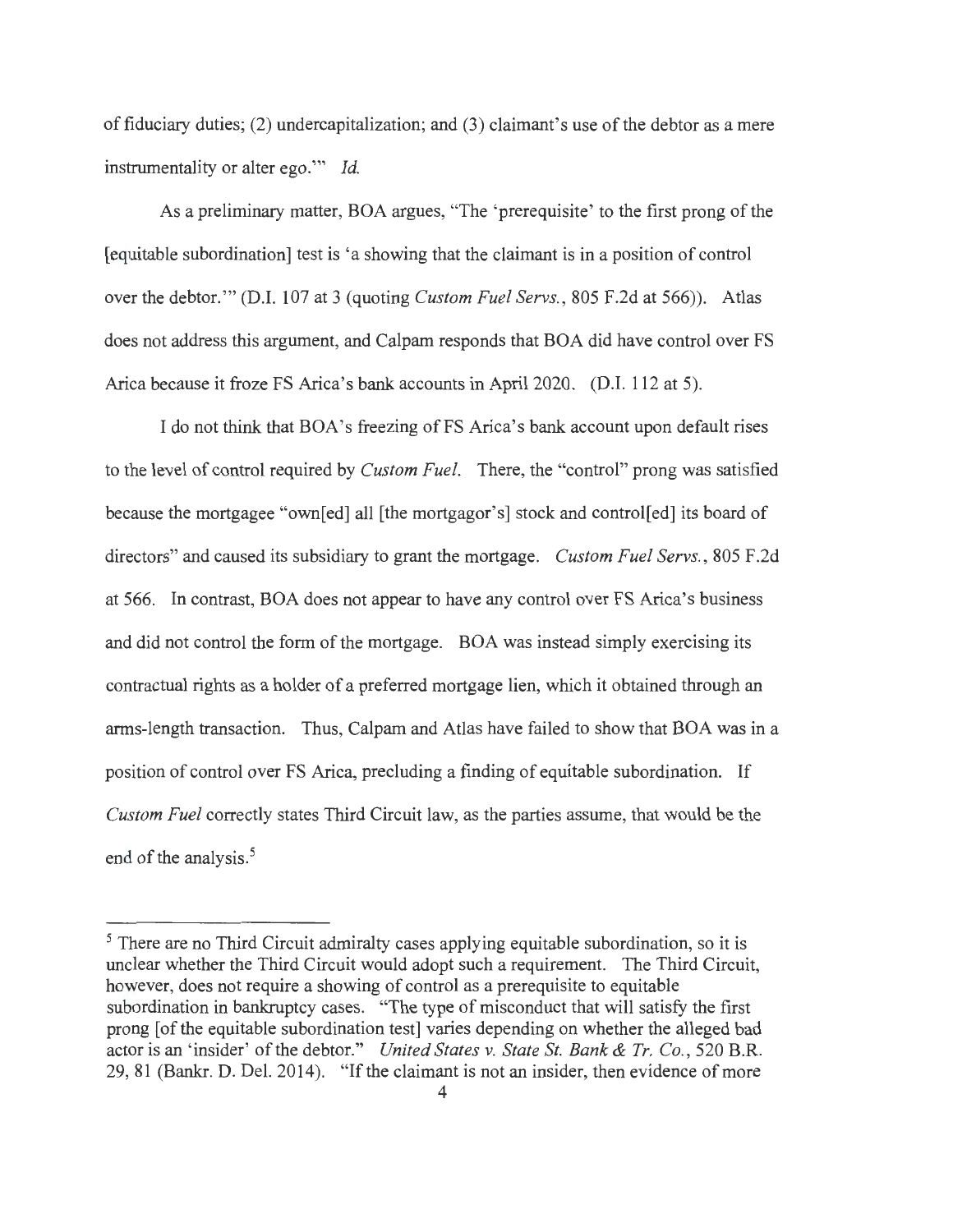Nevertheless, I continue. Even ifl were to find that BOA was in a position of control over the debtor, Atlas and Calpam would still have failed to show that BOA engaged in inequitable conduct, which is required for the application of equitable subordination.

Atlas and Calpam point to three instances of BOA's "inequitable conduct." First, they assert that BOA and its predecessor Norddeutsche Landesbank Girozentrale ("Nord/LB") failed to timely declare default. Specifically, on December 31 , 2018, FS Arica breached the minimum liquidity covenant of the loan agreement. (D.I. 104-1, Ex. B). Nord/LB "tolerated" this breach and did not declare default. *(Id. ,* Ex. A at 16:17- 25). BOA knew FS Arica was in default when it purchased the mortgage from Nord/LB on March 2, 2020. *(Id. ,* Ex. A at 13:24-14:15). BOA, however, did not issue a notice of default on the mortgage until April 17, 2020, after FS Arica failed to make a payment. *(Id., Ex. B).* Atlas and Calpam argue that BOA's and Nord/LB's conduct was inequitable because they "knowingly permitted an insolvent FS Arica to continue accruing debts which [BOA] and Nord/LB knew, by way of the minimum liquidity breach, FS Arica could not pay." (D.I. 104 at 11).

egregious conduct such as fraud, spoliation or overreaching is necessary." *Schubert v. Lucent Techs. Inc. (In re Winstar Commc 'ns, Inc.) ,* 554 F.3d 382, 412 (3d Cir. 2009) (quoting *Fabricators, Inc. v. Tech. Fabricators, Inc. (In re Fabricators, Inc.),* 926 F.2d 1458, 1465 (5th Cir. 1991)) (cleaned up). Even ifl were to apply Third Circuit bankruptcy law to this admiralty claim, I would reach the same result—no equitable subordination. BOA is not an insider of FS Arica; thus, "more egregious conduct" is required to support a finding of equitable subordination. As I discuss *infra,* Atlas and Calpam have failed to show that BOA engaged in inequitable conduct, let alone "more egregious conduct."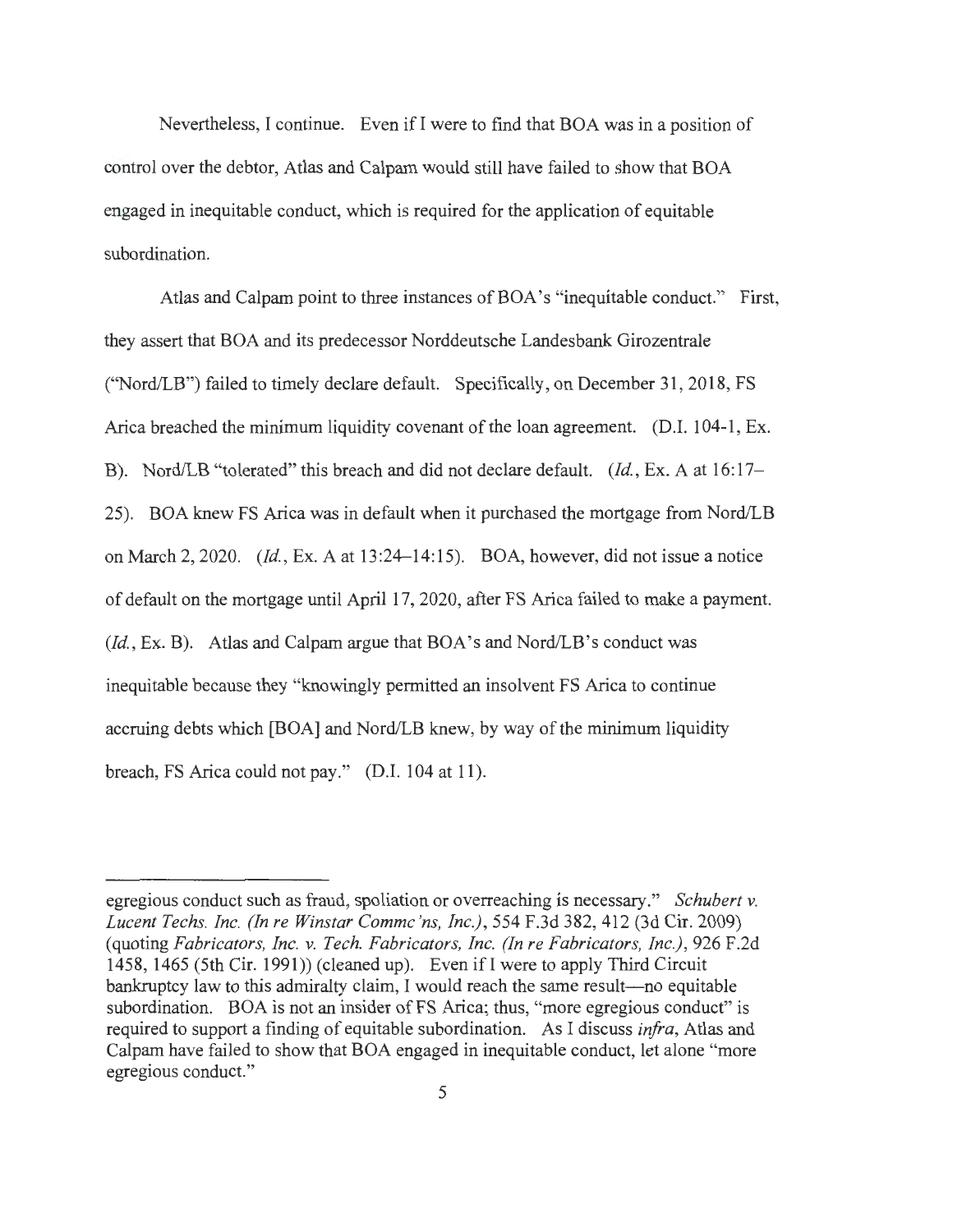In support, Atlas cites *Cantieri Navali Riuniti v. M/V Skyptron,* 621 F. Supp. 171 (W.D. La. 1985), *aff'd on other grounds,* 802 F.2d 160 (5th Cir. 1986). In *Cantieri,* the district court equitably subordinated the preferred ship mortgage because the mortgagee knew the mortgagor was in default yet waited two years to foreclose. *Id.* at 187. The district court reasoned that since the mortgagee's agent shared office space with the mortgagor and monitored its financial statements, the mortgagee "was close enough to the action to hear the financial wolves at [the mortgagor's] door, yet continued to allow the vessel and its operators to slip further into debt." *Id.* 

In this case, however, there is no evidence that BOA had this high degree of intimacy with FS Arica or that it could "hear the financial wolves" at FS Arica's door. Instead, BOA's corporate representative testified that BOA had "no reasons to believe [ when it acquired the loan] that the borrower would have significant unpaid amounts to suppliers other than in the ordinary course of business," because "the borrower was in compliance with the repayment schedule of the loan," and "the vessels ... were earning and were chartered amounts that should have been capable of covering normal operating expenses of vessels of this type." (D.I. 104-1, Ex. A at 18:22–19:10). Thus, *Cantieri* is not applicable here. *See Key Bank of Puget Sound v. Alaskan Harvester,* 738 F. Supp. 398, 403 (W.D. Wash. 1989) (declining to follow *Cantieri* where "only six months elapsed between the first scheduled payment and the declaration of default" and "no evidence [was] offered ... approximating the degree of intimacy between the mortgagee and the mortgagor that impressed the court in *Cantieri'').*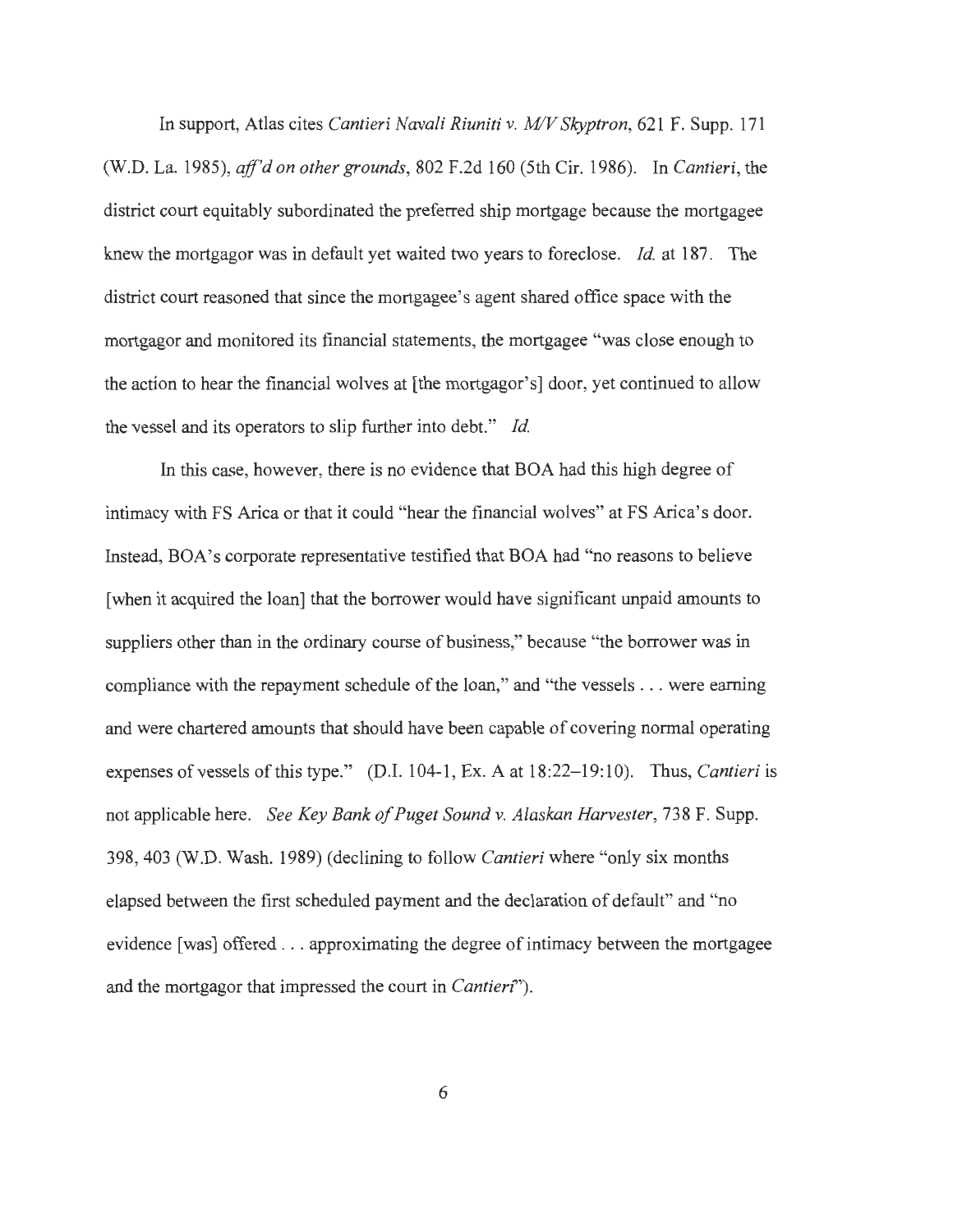Atlas and Calpam also cite *Gulf Oil Trading Co. v. Creole Supply,* 596 F.2d 515 (2d Cir. 1979). In *Gulf Oil,* the mortgagee Chase knew that the mortgagor was in default of payment. *Id.* at 519. Instead of foreclosing on the vessels, "Chase lured Gulf into supplying the bunkers on credit when Chase knew that the vessels had no cash." *Id.* at 520. Chase then directed the vessels to move to a more desirable location, using the bunkers supplied by Gulf. *Id.* at 519. The Court equitably subordinated Chase's mortgage, holding, "Chase was unjustly enriched, for without the bunkers the vessels could not have sailed away to avoid a foreclosure in the United States that would have imperiled Chase's priority over suppliers." *Id.* 

The conduct in *Gulf Oil* was far more egregious than BOA's conduct here. The mortgagee in *Gulf Oil* intentionally improved its own position at the expense of other creditors. It had express knowledge that the mortgagor could not pay for the bunkers but still accepted them so that it could move the vessel. In contrast, BOA did not have any reason to believe that FS Arica was unable to pay Atlas and Calpam. (D.I. 104-1, Ex. A at  $18:22-19:10$ . Additionally, the only potential benefit that BOA received from Atlas's and Calpam's provision of maritime necessaries and bunkers was in the form of loan payments. This "benefit" does not compare to Chase's direct use of Gulf's bunkers to travel to another country to avoid the foreclosure by other creditors.

FS Arica's breach of the minimum liquidity covenant was a "technical default," not a payment default. FS Arica was still "in compliance with the repayment schedule of the loan." *(Id.* at 19:2-3). When FS Arica first defaulted on a payment on April 14, 2020, BOA issued a notice of default within three days. *(Id. ,* Ex. B). I do not think that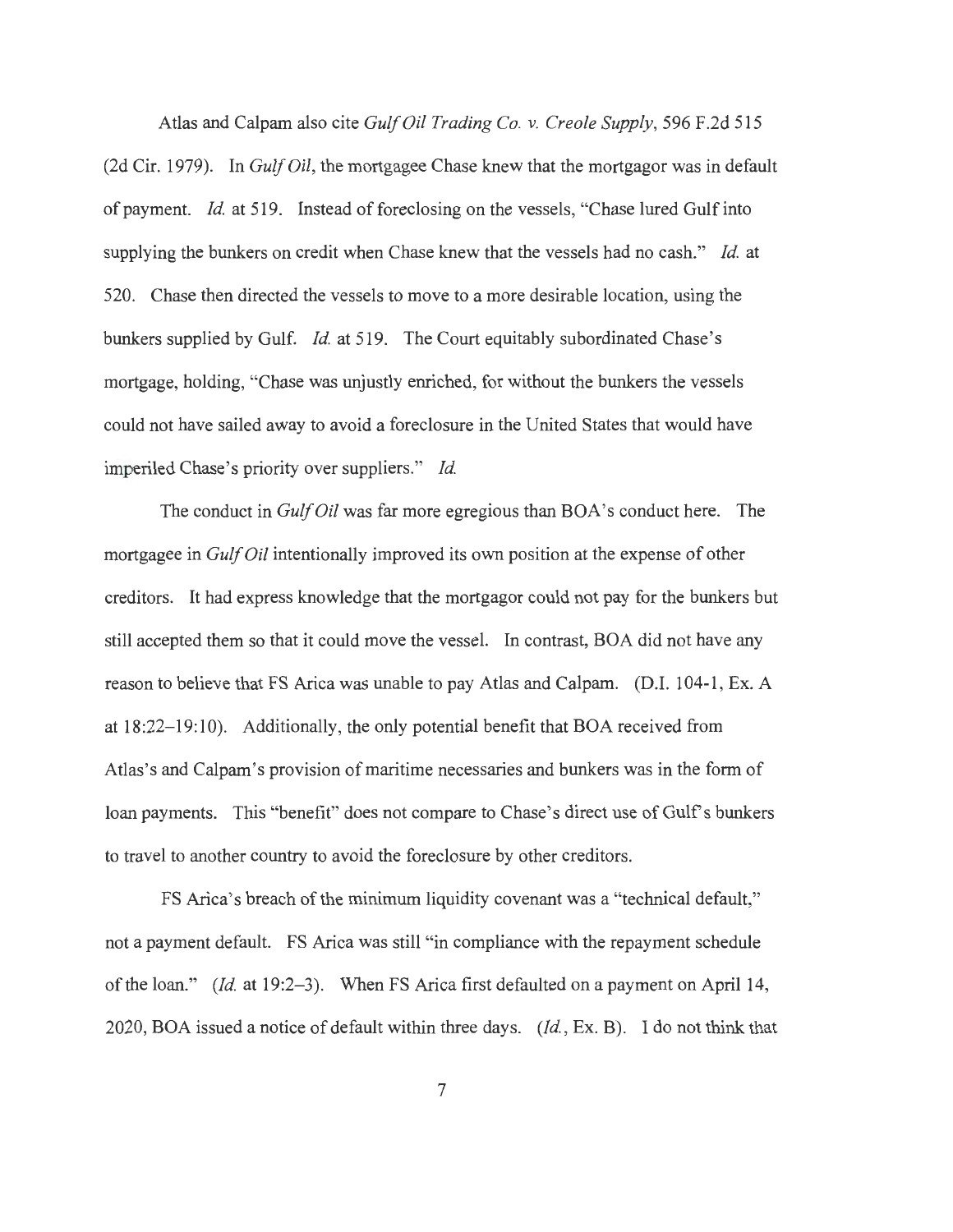BOA and Nord/LB's decision not to call default on a loan due to a technical covenant breach, when the borrower was still making payments, was unreasonable. *See Dresdner Bank AG* v. *MIV Olympia Voyager,* 463 F.3d 1233, 1238 (1 1th Cir. 2006) ("The postponement of a declaration of default on a loan for a reasonable period of time, by itself, is insufficient to warrant equitable subordination of the Banks' preferred ship mortgage."). There does not seem to be any reason for a creditor to go through the steps of foreclosure when it is still receiving payments from the borrower. This conduct certainly does not rise to the level of egregious misconduct which has warranted equitable subordination in other cases. <sup>6</sup>*See, e. g. , Branch Banking & Tr. Co. of Va.* v. *MIY Beowulf,* 883 F. Supp. 2d 1199, 1218-19 (S.D. Fla. 2012) (applying doctrine of equitable subordination where mortgagee granted mortgagor a five-year extension even though mortgagor "had just defaulted on a \$ 800,000 balloon payment, presented with a stunning debt-to-income ratio of 157%, reported an \$11 million decrease in net worth, and was besieged with tax liens").

Second, Atlas and Calpam point to the "blocking order" issued by BOA on April 17, 2020. This blocking order froze FS Arica's bank account and required FS Arica to

 $6$  Atlas also suggests that FS Arica's violation of the minimum liquidity covenant shows undercapitalization. (D.I 104 at 10; D.I. 113 at 2). "Capitalization is inadequate if in the opinion of a skilled financial analyst, it would definitely be insufficient to support a business of the size and nature of the bankrupt in light of the circumstances existing at the time the bankrupt was capitalized," or if "at the time when the advances were made, the bankrupt could not have borrowed a similar amount of money from an informed outside source." *Benjamin* v. *Diamond (In re Mobile Steel Co.),* 563 F.2d 692, 703 (5th Cir. 1977); *Yasi* v. *MIV Horizon 's Edge ,* 2015 WL 3454718, at \*6 (D. Mass. May 29, 2015). Atlas fails to make any argument showing that this standard is met and instead makes vague references to "undercapitalization." Thus, I do not find any showing of undercapitalization.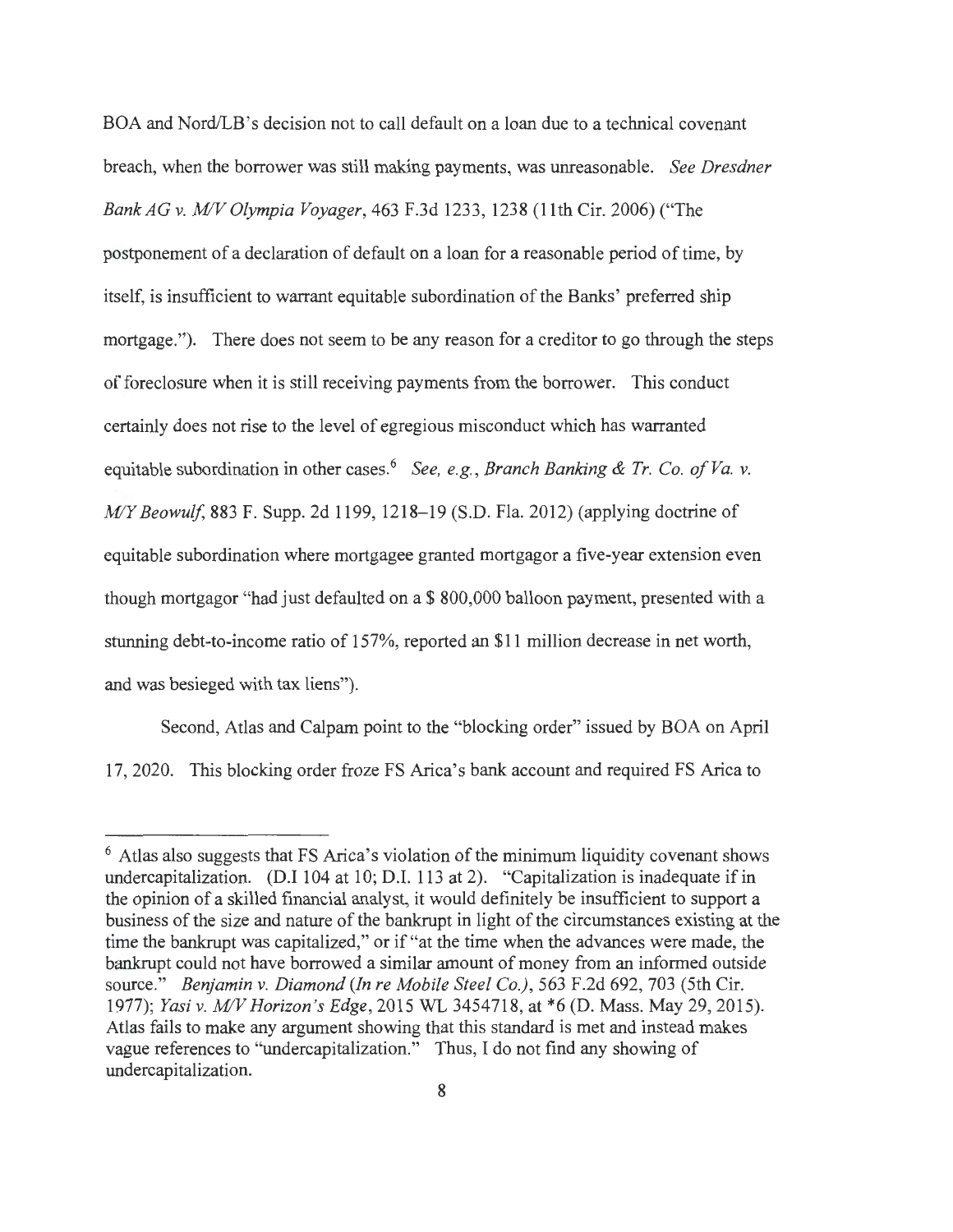obtain BOA's "prior written consent" before paying debts. (D.I. 101-2, Ex. 2). Atlas and Calpam argue that this blocking order prevented FS Arica from paying them, while BOA likely took that money to pay its mortgage. (D.I. 101 at 7; D.I. 113 at 6).

I decline to subordinate BOA's claim on this basis. Atlas and Calpam do not cite any case where the court has equitably subordinated a mortgage based on a mortgagee's freeze of the mortgagor's bank account. BOA froze FS Arica's bank account after FS Arica defaulted on a payment. This action was justifiable to protect BOA's security interest, and there is no evidence suggesting that BOA froze FS Arica's accounts for any other purpose. *See Sloan v. Zions First Nat'! Bank (In re Castletons, Inc.),* 990 F.2d 551 , 558- 59 (10th Cir. 1993) (affirming the district court's dismissal of an equitable subordination claim "based upon allegations that [the mortgagee] froze debtor's checking accounts and offset the amount of those accounts against debts owed to [the mortgagee]" and finding that the mortgagee "took appropriate, justifiable actions to protect its security interest").

Third, Atlas argues that BOA was "unjustly enriched" at the expense of Atlas and Calpam. (D.I. 104 at 10-11). Sometime after BOA issued a notice of default, it foreclosed on the mortgage not only of the Vessel but also on mortgages on four other vessels. BOA then privately sold the vessels and re-mortgaged the vessels to new buyers for \$76,648,760.57 around October 2020. (D.I. 104-1, Exs. C-E). When BOA intervened in this action in July 2020, \$38,692,675.58 of its original mortgage was overdue. (D.I. 56 at  $\P$  24). Atlas argues that BOA would not have been able to remortgage the vessels for nearly twice the amount in the original, intervening complaint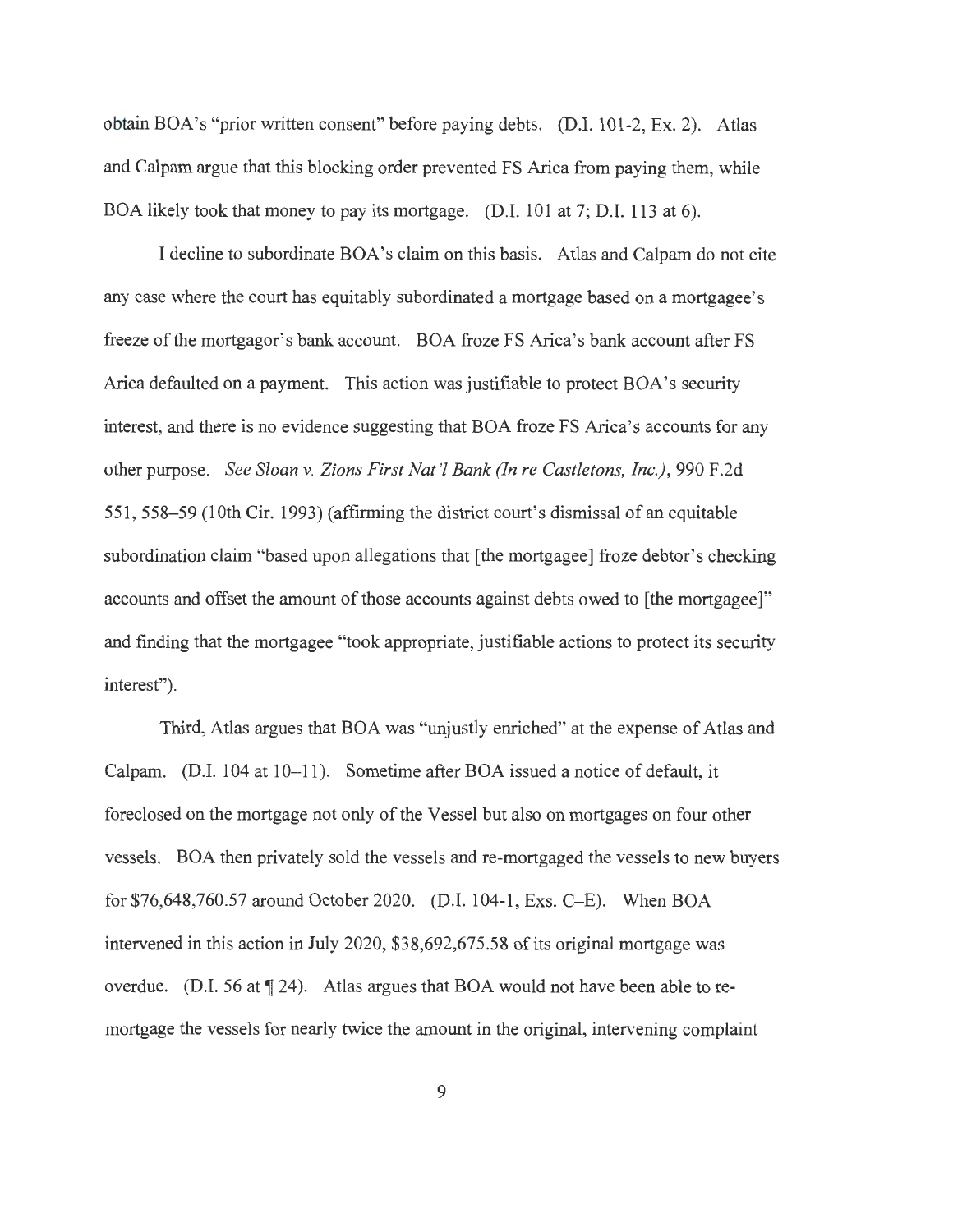without Atlas and Calpam supplying the maritime necessaries which kept the Vessel in operation. (DJ. 104 at 11). Thus, BOA received a "200% windfall" at the expense of Atlas and Calpam. *(Id.).* 

BOA responds that its re-mortgage of the vessels does not constitute a "windfall" because BOA advanced new funds to new borrowers. (D.I. 107 at 14–15). Specifically, it financed the acquisition of the cross-collateralized vessels and financed their operation, maintenance, and repair. *(Id.; see also* DJ. 107-4, Ex. 4).

Atlas fails to show that BOA's re-mortgage of the vessels rises to level of "sham" transaction" sufficient to justify equitable subordination here. *TMF Tr. Ltd. v. Monjasa Ltd. ,* 799 F. App'x 559, 560 (9th Cir. 2020) (declining equitable subordination argument because the movant did not provide any evidence that ''the financial transaction was a sham" (quoting *Wardley Int '! Bank, Inc. v. Nasipit Bay Vessel,* 841 F.2d 259,263 (9th Cir. 1988))); *Off Comm. of Unsecured Creditors of HH Liquidation, LLC v. Comvest Grp. Holdings, LLC (In re HH Liquidation, LLC),* 590 B.R. 211 , 298 (Bankr. D. Del. 2018) ("Equitable subordination is 'an extraordinary remedy which is applied sparingly."' (internal citation omitted)). It is not inequitable for BOA to obtain a new mortgage after advancing new funds to new borrowers. Further, it seems speculative that this re-mortgage would not have been possible without Atlas providing maritime necessaries, especially because BOA provided funds to support the Vessel's operation.

Because Atlas and Calpam have failed to show that BOA engaged in inequitable conduct, I decline to apply the doctrine of equitable subordination to BOA's preferred ship mortgage.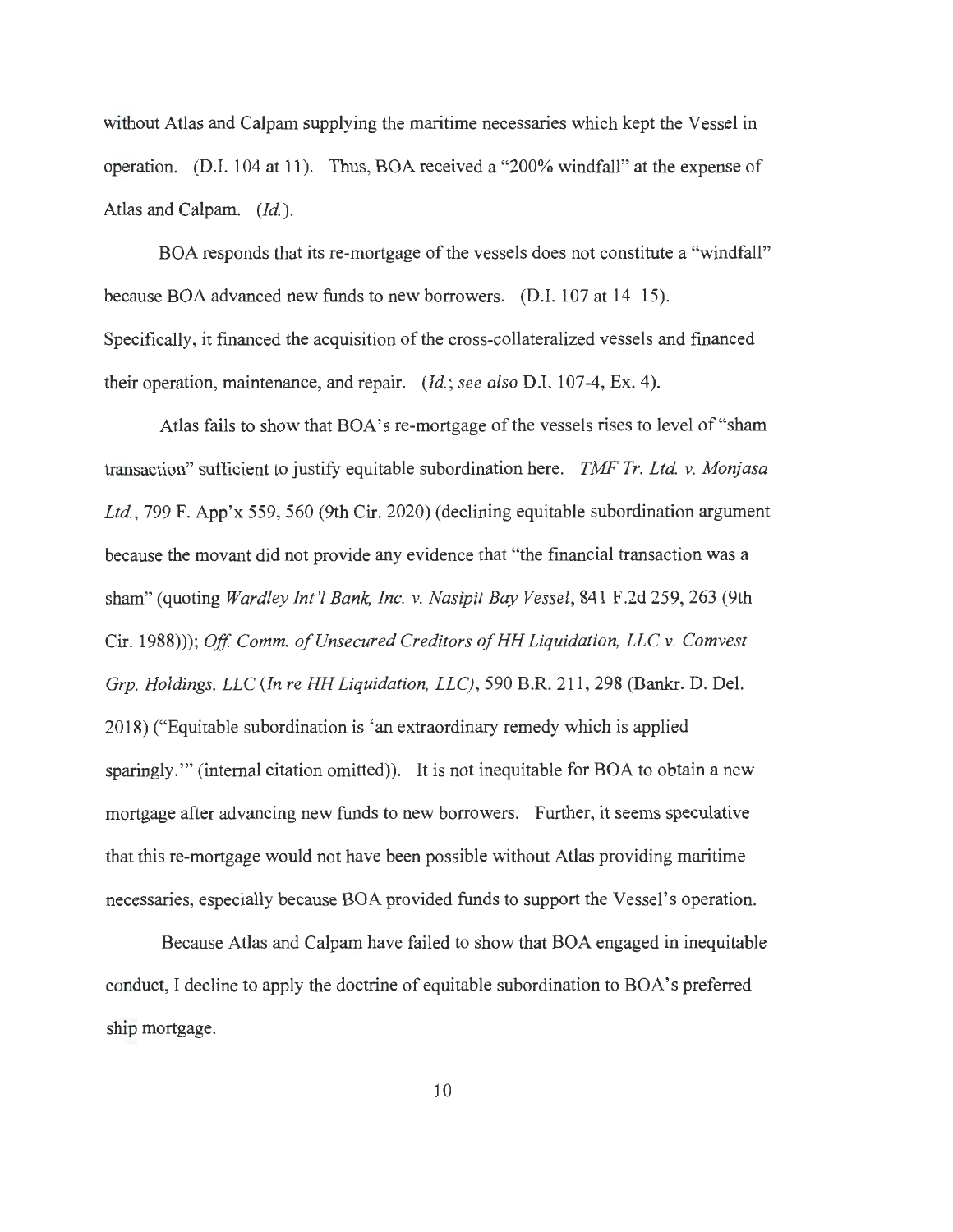### **B. Calpam's Retention of Title to the Bunkers**

Calpam alternatively argues that the bunkers it supplied were never the vessel owner's property and thus were never subject to BOA's mortgage. (D.I. 101 at 5-6). On April 16, 2020, NSC Shipping GmbH & Cie. KG, acting on behalf of FS Arica, placed an order for bunkers to be delivered to the Vessel in Jamaica. (D.I. 101-1 , Ex. 1, **1** 2). In response to this order, Calpam sent NSC a copy of its standard terms and conditions. *(Id).* Calpam's terms and conditions contain a retention-of-title provision, which provides:

Title to the Marine Fuels shall pass to the Buyer upon full payment for the Marine Fuels delivered, pursuant to the terms of clause 8 (Payment) hereof. Until such time as payment is made in full, the Buyer agrees that it is in possession of the Marine Fuels solely as bailee for the Seller.

 $(Id, Ex. B to Ex. 1, § 10(b))$ . Calpam argues that since FS Arica never paid for the

bunkers, it never obtained title to the bunkers under this retention-of-title provision.

Calpam's terms and conditions contain a choice-of-law clause, which provides:

This agreement and all agreement (sic) subject to these GTC shall be governed exclusively by the substantive laws of the Federal Republic of Germany (to the exclusion of the Convention for the International Sale of Goods and the conflict of law provisions).

*(Id,* § 20(a)). Both parties agree that, under this choice-of-law clause, German law governs the bunker-supply agreement between Calpam and FS Arica. The parties dispute, however, whether German conflict-of-law rules apply. Dr. Volker Kammel, who submitted a declaration on behalf of BOA, states, "The conflict rules applicable in Germany ... are mandatory provisions and cannot be excluded by an agreement of the parties." (D.I. 107-7, Ex. 7, **115** (citing Art. 3 Rome I Regulation, margin no. 52)). Dr.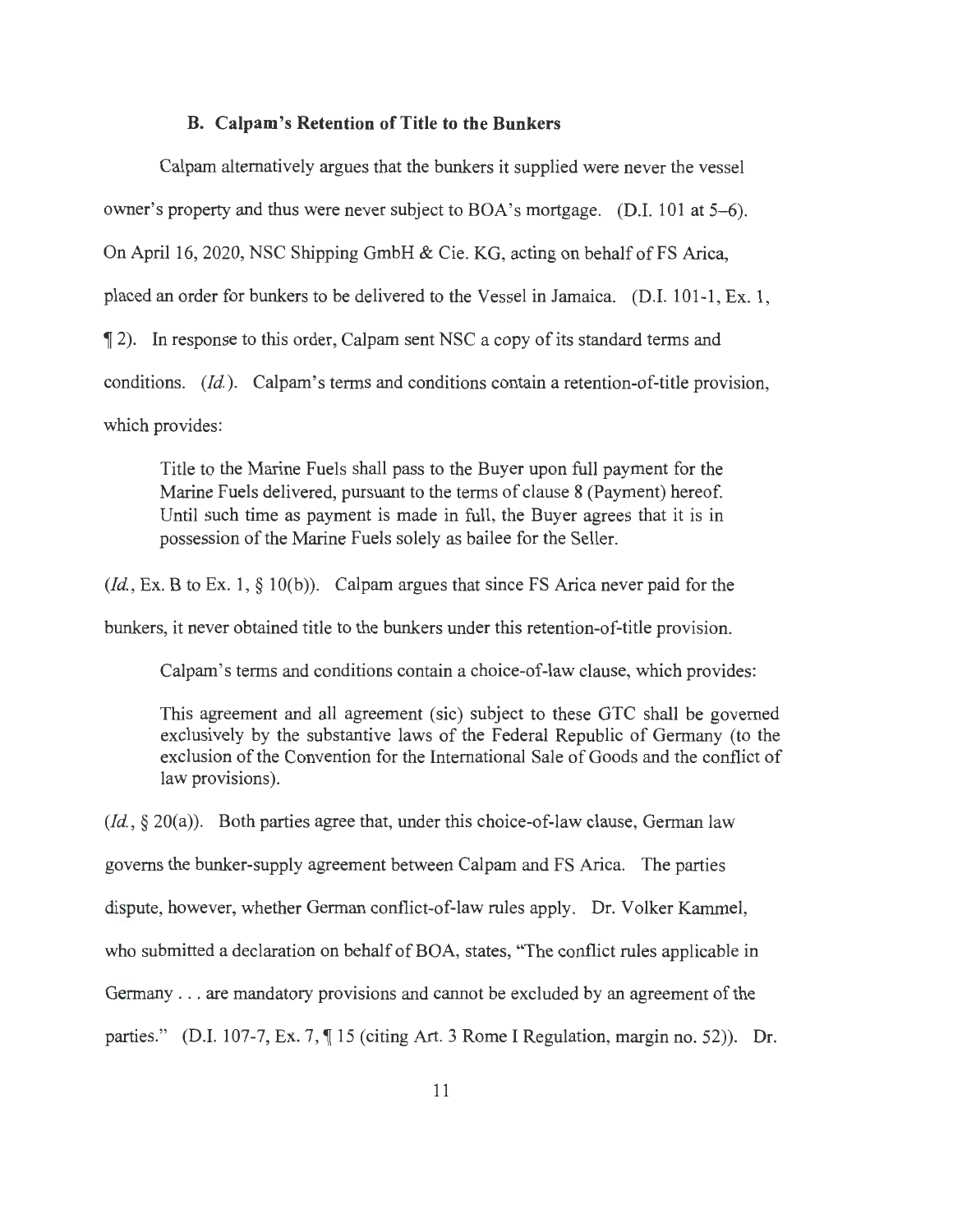Philipp Drömann, who submitted a declaration on behalf of Calpam, does not respond to this point. *(See* D.I. 101-3, Ex. 3; D.I. 108-1, Ex. 1). Because Dr. Kammel is the only German attorney to opine on the applicability of Germany's conflict-of-law rules, I will accept his declaration and apply these mandatory rules.

Dr. Kammel explains that under German conflict-of-law rules, "Interests in property are governed by the law of the State in which the property is situated." (D.I. 107-7, Ex. 7,  $\P$  17 (quoting English translation of Article 43 para 1 of the Introductory Act to the German Civil Code)). The Vessel was seized in Delaware and the proceeds of its sale are in this Court's registry. Thus, under German conflict-of-law rules, Delaware law governs the rights *in rem* to the Vessel and its proceeds.

Under Delaware's Uniform Commercial Code, which applies to transactions in goods (such as bunkers), "Any retention or reservation by the seller of the title (property) in goods shipped or delivered to the buyer is limited in effect to a reservation of a security interest." DEL. CODE ANN. tit.  $6, \S$  2-401(1). In other words, once the goods have been delivered to the buyer, any retention-of-title provision only allows the seller to claim a security interest in the goods. *In re Aleris Int '!, Inc.,* 456 B.R. 35, 42 (Bankr. D. Del. 2011). Thus, Calpam simply has a security interest in the bunkers, which is junior to BOA's mortgage. 46 U.S.C. § 31326(b).

Calpam also argues that to the extent that the Vessel consumed the bunkers before its interlocutory sale at auction (D.I. 68), the Vessel committed the tort of conversion by appropriating property that belonged to Calpam. Under the U.S. Ship Mortgage Act, the conversion of property gives rise to a preferred maritime lien which has priority over a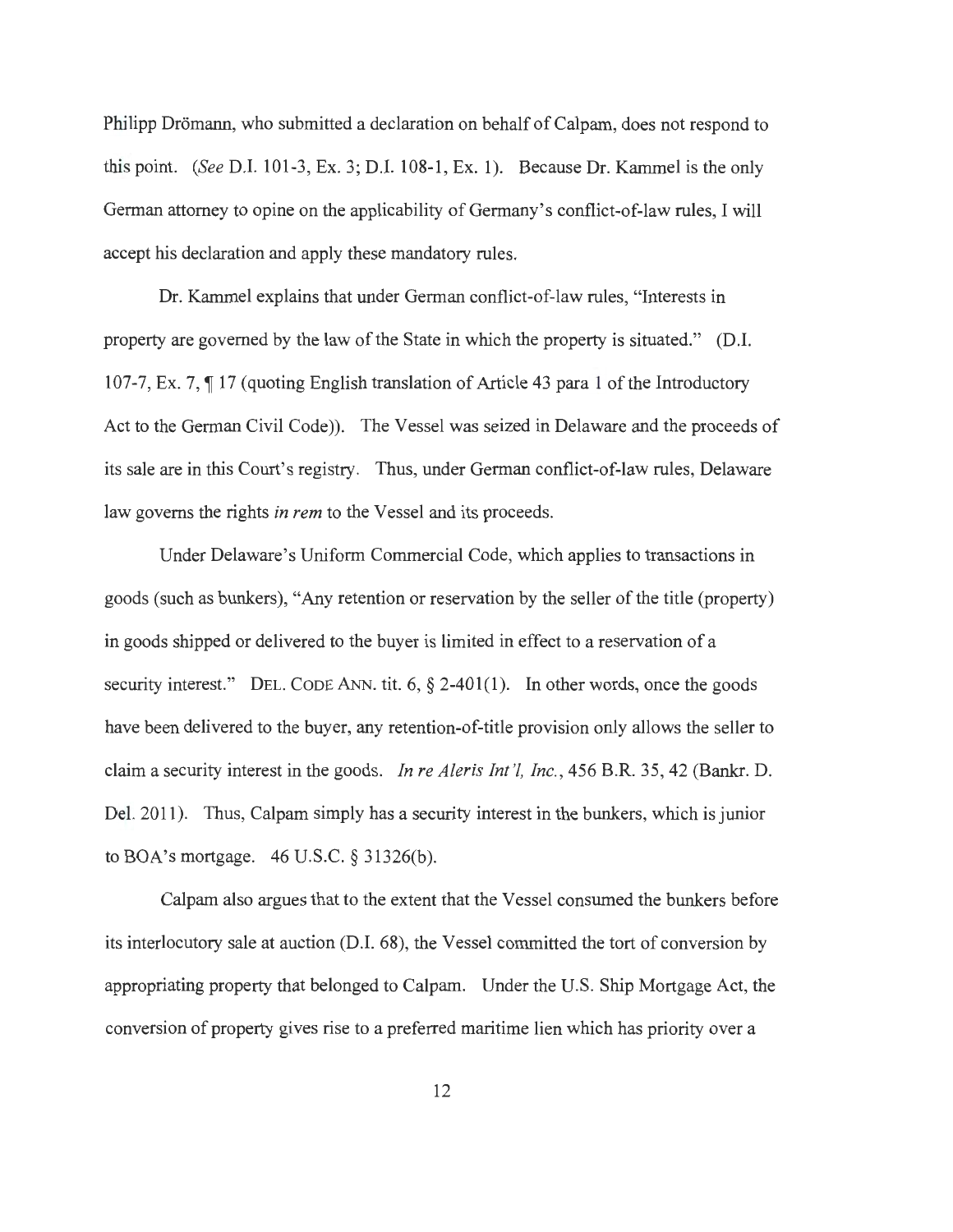preferred mortgage lien (like BOA's). 46 U.S.C. §§ 31301(5)(8), 31326(b)(l). Calpam's argument fails, however, because Calpam did not retain title to the bunkers under Delaware law-it only retained a security interest in the bunkers.

Even if Calpam were to have retained title to the bunkers, I do not think it would have had a valid maritime conversion claim due to any consumption of the bunkers. *See, e.g. , ING Bank N V v. M/VTemara,* 203 F. Supp. 3d 355, 369 (S.D.N.Y. 2016) (rejecting a similar trespass/conversion argument because "there was nothing wrongful or unauthorized in the [buyer's] exercise of dominion or control over the fuel oil. In consuming the fuel oil, [the buyer] did what [the seller] expected it to do." (internal citation omitted)).

Thus, BOA's mortgage is superior to Calpam's and Atlas's maritime liens. Because BOA's claim--\$16,198,373.58 plus interest (D.I. 99)-is greater than its credit bid-\$6.5 million (D.I. 68)-BOA is entitled to the full return of its deposits now in the Court's registry.

### **II. CONCLUSION**

An appropriate order will issue.

Entered this  $\frac{1}{2}$  day of March, 2022.

States District Juds